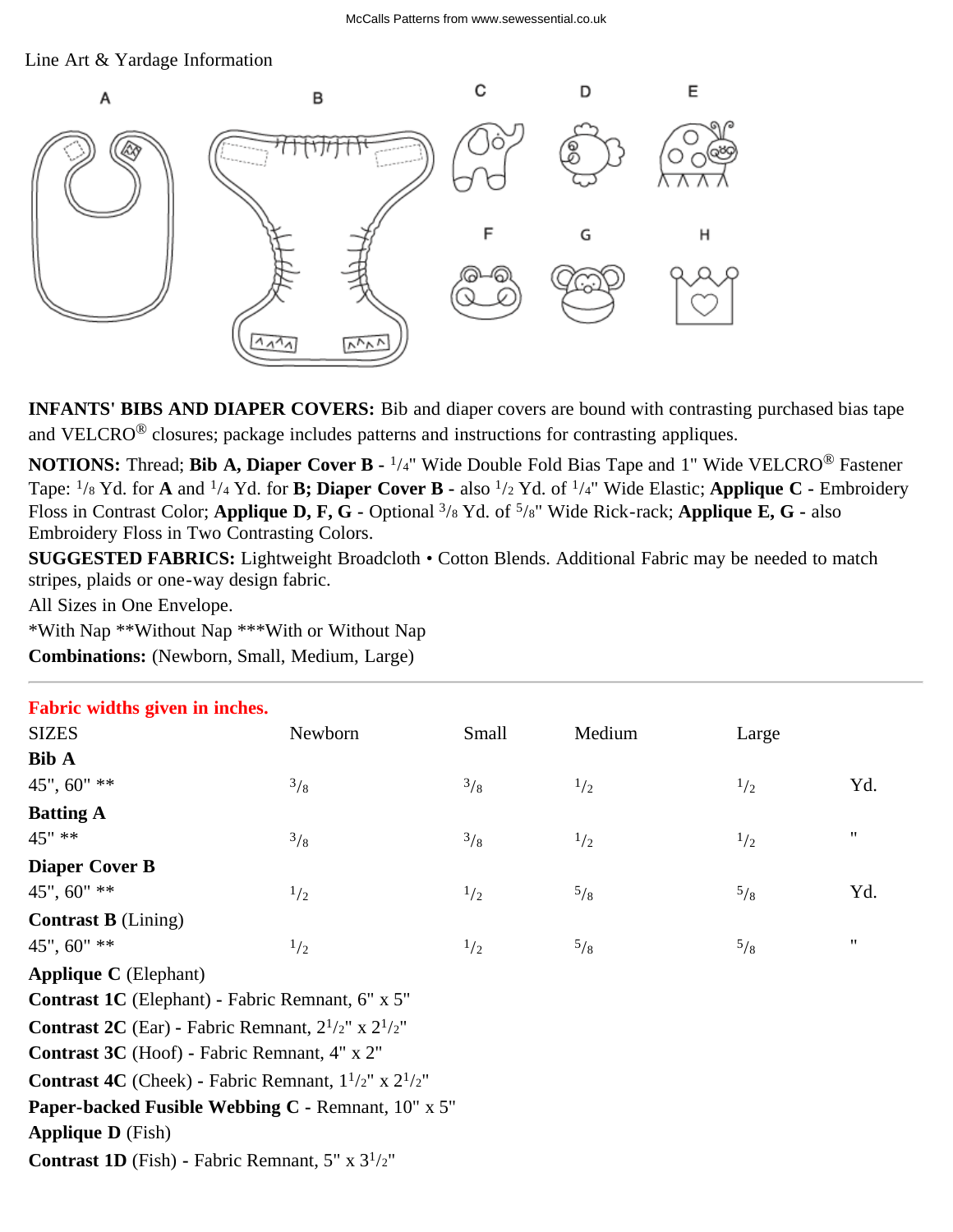**Contrast 2D** (Fin) **-** Fabric Remnant,  $3'' \times 3^{1/2}$ " **Contrast 3D** (Tail) **-** Fabric Remnant,  $2^{1/2}$ " x  $3^{1/2}$ " **Contrast 4D** (Cheek) **-** Fabric Remnant, 2" x 2" **Contrast 5D** (Eye) - Fabric Remnant,  $2^{1/2}$ " x 2" **Contrast 6D** (Pupil) **-** Fabric Remnant,  $2^{1/2}$ " x  $1^{1/2}$ " **Paper-backed Fusible Webbing D -** Remnant,  $7^{1/2}$ " x 7" **Applique E** (Lady Bug) **Contrast 1E** (Lady Bug) - Fabric Remnant,  $5^{1/2}$ " x  $3^{1/2}$ " **Contrast 2E** (Spot) **-** Fabric Remnant,  $5^{1/2}$ " x  $1^{1/2}$ " **Contrast 3E** (Face) **-** Fabric Remnant, 3" x 21/2" **Contrast 4E** (Cheek) **-** Fabric Remnant, 2" x 21/2" **Paper-backed Fusible Webbing E -** Remnant,  $8^{1/2}$ " x 5" **Applique F** (Frog) **Contrast 1F** (Frog) - Fabric Remnant,  $6'' \times 4^{1/2}$ " **Contrast 2F** (Eye) - Fabric Remnant,  $3'' \times 2^{1/2''}$ **Contrast 3F** (Pupil) **-** Fabric Remnant, 3" x 2" **Contrast 4F** (Cheek) **-** Fabric Remnant,  $2^{1/2}$ " x  $4^{1/2}$ " **Paper-backed Fusible Webbing F -** Remnant,  $11^{1/2}$ " x  $4^{1/2}$ " **Applique G** (Monkey) **Contrast 1G** (Ears, Head) **-** Fabric Remnant, 71/2" x 3" **Contrast 2G** (Mouth) **-** Fabric Remnant, 41/2" x 3" **Contrast 3G** (Inner Ear) **-** Fabric Remnant, 41/2" x 2" **Contrast 4G** (Eyes) **-** Fabric Remnant, 3" x 3" Paper-backed Fusible Webbing G - Remnant,  $7^{1}/2"$  x 8" **Applique H** (Crown) **Contrast 1H** (Crown) **-** Fabric Remnant, 5" x 41/2" **Contrast 2H** (Circles) **-** Fabric Remnant, 31/2" x 2" **Contrast 3H** (Heart) **-** Fabric Remnant,  $3^{1/2}$ " x  $2^{1/2}$ " **Paper-backed Fusible Webbing H -** Remnant, 81/2" x 41/2"

| Fabric widths given in centimeters. |         |       |        |       |   |  |  |
|-------------------------------------|---------|-------|--------|-------|---|--|--|
| <b>SIZES</b>                        | Newborn | Small | Medium | Large |   |  |  |
| <b>Bib A</b>                        |         |       |        |       |   |  |  |
| 115, 150cm <sup>**</sup>            | 0.4     | 0.4   | 0.5    | 0.5   | m |  |  |
| <b>Batting A</b>                    |         |       |        |       |   |  |  |
| $115cm**$                           | 0.4     | 0.4   | 0.5    | 0.5   | m |  |  |
| <b>Diaper Cover B</b>               |         |       |        |       |   |  |  |
| 115, 150cm <sup>**</sup>            | 0.5     | 0.5   | 0.6    | 0.6   | m |  |  |
| <b>Contrast B</b> (Lining)          |         |       |        |       |   |  |  |
| 115, 150cm <sup>**</sup>            | 0.5     | 0.5   | 0.6    | 0.6   | m |  |  |
| <b>Applique C</b> (Elephant)        |         |       |        |       |   |  |  |
| <b>Contrast 1C</b> (Elephant)       |         |       |        |       |   |  |  |